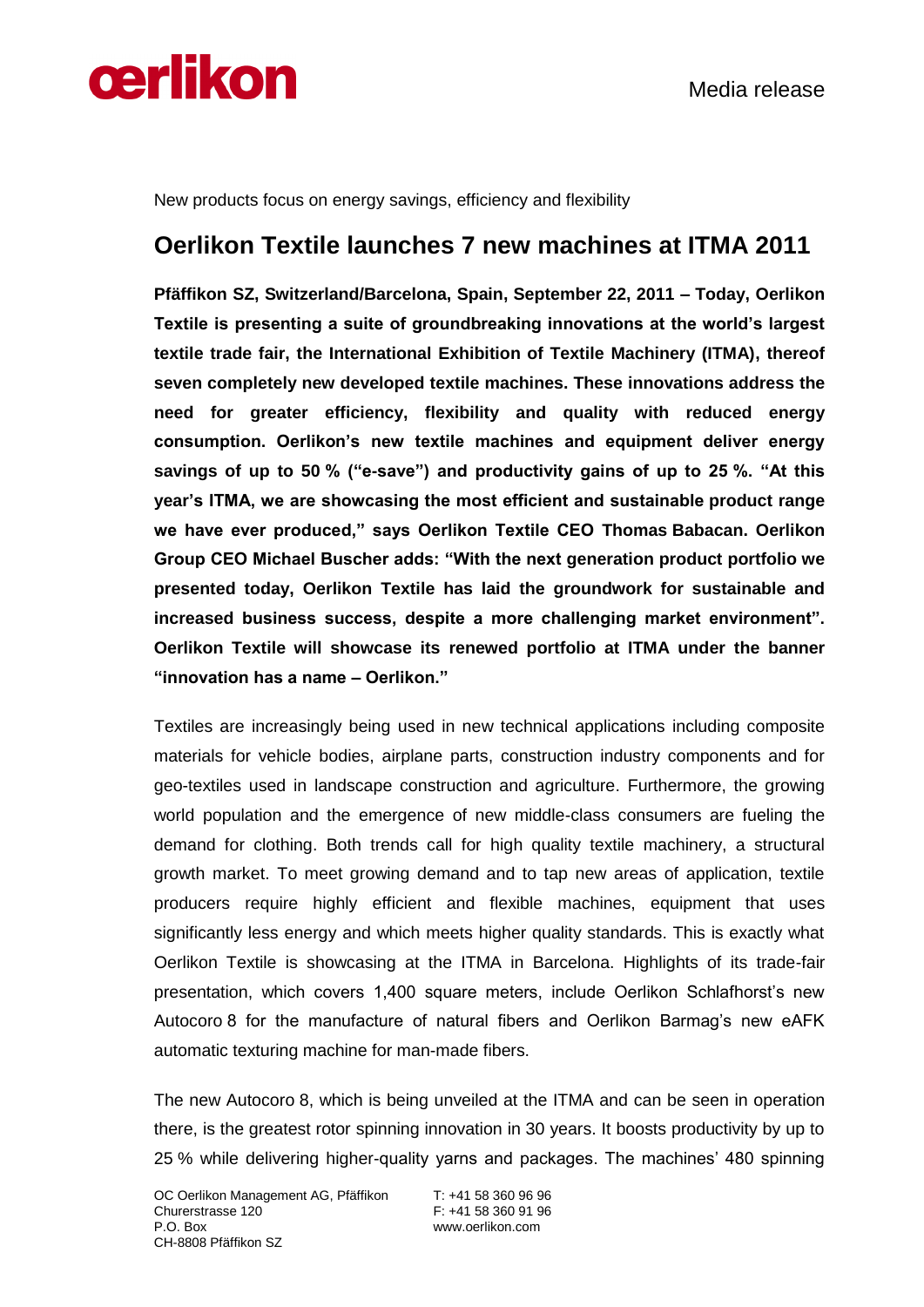

## *Page 2/3*

positions are individually powered, automated and entirely autonomous. The new precision rotor facilitates start-up times are up to 80 % faster than those of conventional belt-drive rotor spinning machines. The new rotor motor is integrated into the spinbox SE20 and designed for speeds of up to 200,000 revolutions per minute. Thanks to the new Autocoro 8, spinning mills can be more flexible than ever before and the overall cost of spinning can be drastically reduced.

Another pioneering innovation is the new eAFK automatic texturing machine for processing man-made fibers for clothing applications. Thanks to its new modular machine structure, the new machine is much more flexible and efficient and manual contact with the packages is entirely eliminated (no-touch principle). Packages with the same running length facilitate the cost-effective processing of yarns as well as higher prices for textured yarn. Additional automated processes increase productivity and product yield, and its reduced labor requirement cuts costs. The new multithreaded automatic winding head for high-strength special yarns – another innovation in the eAFK – translates into considerably lower energy consumption, lower space requirements and lower investment and maintenance costs.

"Our innovations help our customers set themselves apart in the face of intense competition and underscore our commitment to being both the market leader and the technology leader," concludes Oerlikon Textile CEO Thomas Babacan.

## **Oerlikon is at the Barcelona ITMA from September 22-29, in Hall 2 at D 131**